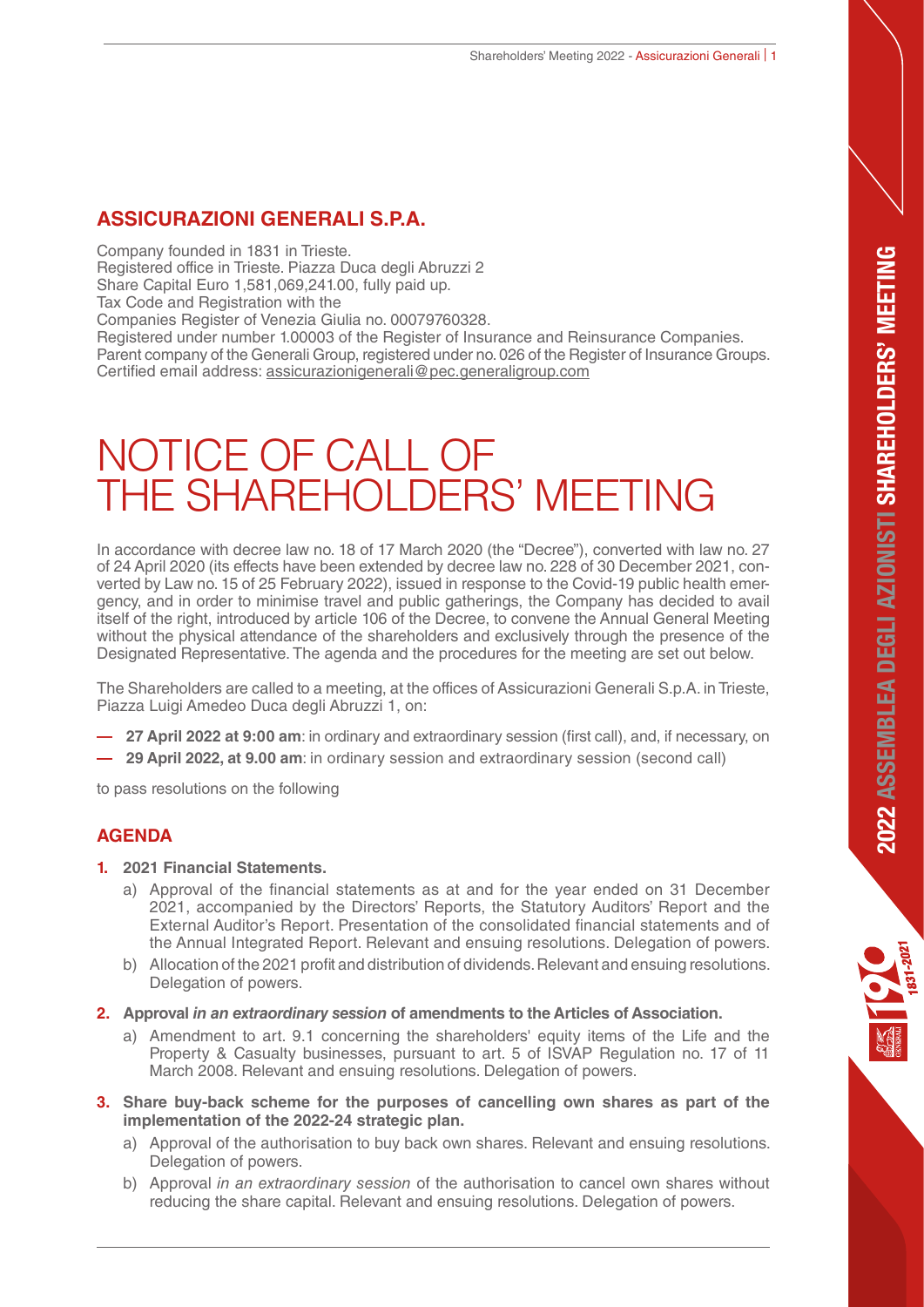#### **4. Presentation of the Report on remuneration policy and payments.**

- a) Approval of the Section I of the Report on remuneration policy and payments, pursuant to Art. 123-ter.3 of Legislative Decree 58/1998 (CLFI) and arts. 41 and 59 of IVASS Regulation no. 38/2018. Relevant and ensuing resolutions. Delegation of powers.
- b) Resolution on Section II of the Report on remuneration policy and payments, pursuant to art. 123-ter.6, of the CLFI. Relevant and ensuing resolutions.

#### **5. Group Long-Term Incentive Plan (LTIP) 2022-24.**

- a) Approval of the 2022-24 LTIP pursuant to art. 114-bis of the CLFI. Relevant and ensuing resolutions. Delegation of powers.
- b) Approval of the authorisation to buy back own shares for the purposes of remuneration and incentive plans and to freely dispose of them. Relevant and ensuing resolutions. Delegation of powers.

#### **6. Share plan for Generali Group employees.**

- a) Approval of the Plan pursuant to art. 114-bis of the CLFI. Relevant and ensuing resolutions. Delegation of powers.
- b) Approval of the authorisation to buy back own shares for the purposes of remuneration and incentive plans and to freely dispose of them. Relevant and ensuing resolutions. Delegation of powers.

#### **7. Appointment and remuneration of the Board of Directors for 2022-24.**

- a) Determination of the number of members of the Board of Directors in office for the financial years ending on 31 December 2022, 2023 and 2024.
- b) Appointment of the Board of Directors for the financial years ending on 31 December 2022, 2023 and 2024.
- c) Determination of the remuneration of the members of the Board of Directors for the financial years ending on 31 December 2022, 2023 and 2024.

## **ADDITIONS TO THE AGENDA**

Shareholders representing, individually or jointly, at least 2.5% of the share capital may request, within 10 days from the publication of the **notice of call, i.e., by 26 March 2022**, additions to the list of items on the agenda (by specifying in their application the additional items they suggest), or submit draft resolutions on the items already on the agenda. The application must be submitted in writing and delivered to the registered office for the attention of the Head of Corporate Affairs, either through the postal service or via email to the certified email address **azioni@pec. generali.com**. Proof of ownership of shares by applicant shareholders and of the required shareholding to request additions to the agenda must be demonstrated by a specific document produced by the authorised intermediary and sent to the certified email address **azioni@pec.generali.com**. Additions to the list of items on the agenda are not permitted for items for which the meeting is required by law to deliberate on the Board of Directors' proposal or on the basis of projects or reports drafted by it. Any addition to the agenda or the submission of additional draft resolutions for items already on the agenda will be notified in the same manner as that required by law for the notice of call, within the deadlines specified in applicable regulations. Shareholders requesting additions to the agenda are required to draft a report stating the reasons for the draft resolutions regarding the new items that they propose, or the reasons for the additional draft resolutions on items already on the agenda. This report must be submitted to the Board of Directors by the deadline for the submission of requests for additions. The re-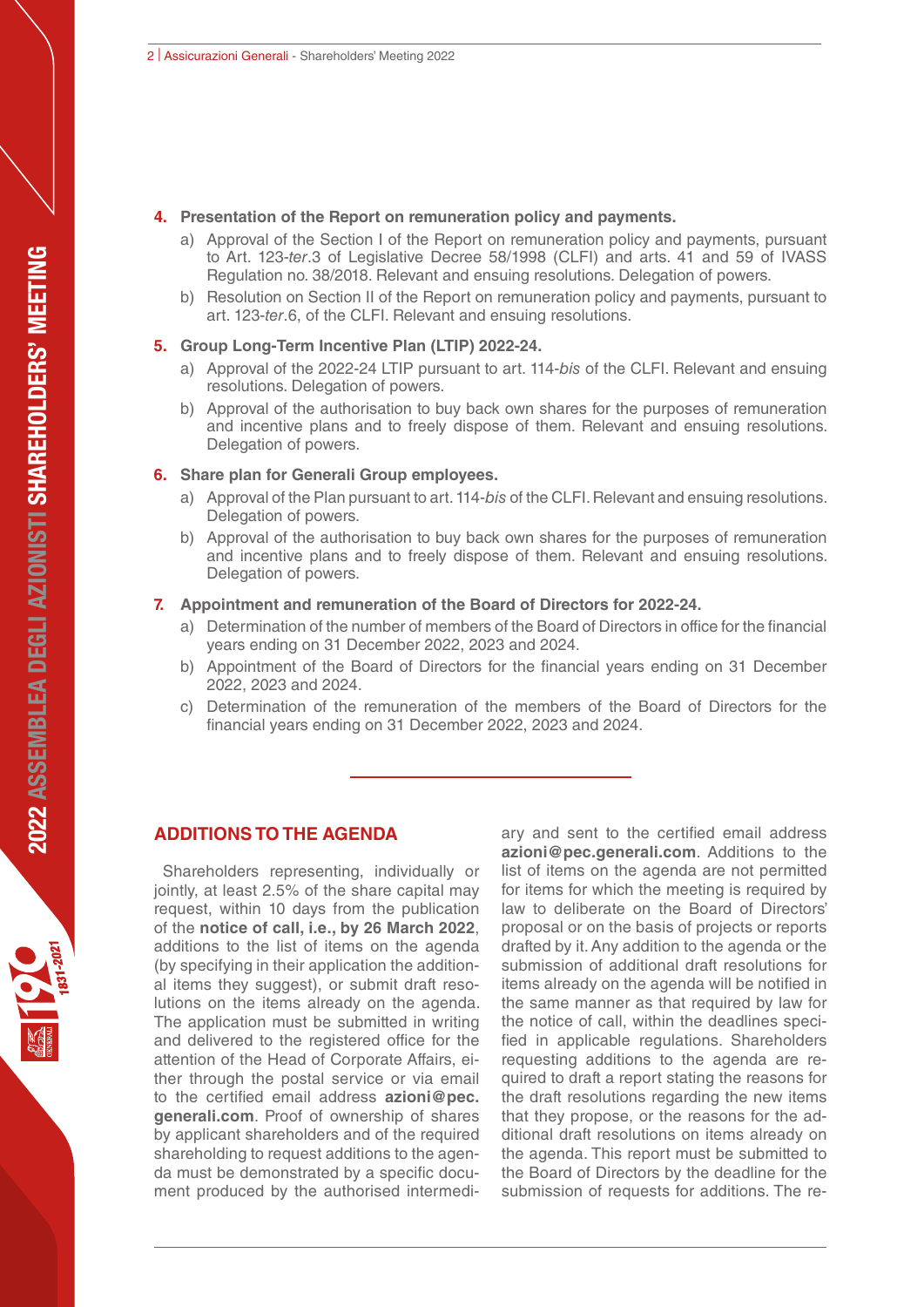port will be made available to the public, together with any evaluations by the Board of Directors, when the notice of additional items is published.

# **INDIVIDUAL PROPOSALS FOR RESOLUTIONS**

Due to the fact that the intervention at the Annual General Meeting is to be exclusively through the Designated Representative, in accordance with art. 126-bis.1.iii of the CLFI, parties with voting rights may, no later than **12 April 2022**, individually submit proposals for resolutions on the items on the agenda, by sending them – given the above-mentioned need for prudence – via email to the Designated Representative's address **generali@ pecserviziotitoli.it**, and to **azioni@pec. generali.com**, entering the words "General Meeting 2022 – individual proposal for resolutions" in the subject line of the email. The proposals must contain the text of the resolution and must be accompanied by information demonstrating the identity of the presenter and the percentage of share capital held on the date of submission, as well as by the references of the notice sent by the intermediary to the Company pursuant to art. 43 of the Unified Decree on Post-Trading Banca d'Italia/ Consob of 13 August 2018. Pertinent proposals that have been correctly submitted will be made available to the public by the Company on the website www.generali.com, in the section Governance / Annual General Meeting / AGM 2022, and with the other applicable procedures. The deadline for the submission of said proposals, set to coincide with the deadline for the publication of requests for additions and proposals for resolutions as set out in art. 126-bis.1.i of the CLFI, enables parties interested in submitting individual proposals to consider the material published by the Company in relation to the items on the agenda and, at the same time, allows the Designated Representative to adapt, where necessary, the forms for granting proxies pursuant to art. 135-undecies and art. 135-novies of the CLFL so that parties entitled to vote may, for the purposes of issuing their voting instructions, assess, simultaneously and in time, all of the requests and proposals put forward.

# **APPOINTMENT OF DIRECTORS**

With regard to the appointment of the board of directors, which will take place on the basis of lists of candidates, reference should be made to article 28 of the Company's Articles of Association and to the Operating Manual on the process for the election of the Board of Directors, published in the Governance section of the Company's website. Attention is drawn to the following:

- **Legitimate right to submit lists.** Lists may be submitted by shareholders who, alone or jointly with others, represent at least 0.5% of the share capital and by the Board of Directors. Ownership of the minimum interest required for submission of lists is determined on the basis of the shares registered in the shareholder's name on the date on which the lists are filed with the Company. Shareholders with voting rights, the companies directly or indirectly owned by them, and the companies directly or indirectly subject to joint control may join forces to present and vote for one single list; if this principle is violated, their support for any of the lists will not be taken into consideration.
- **List of the Board of Directors.** On 14 March 2022 the Board of Directors of Assicurazioni Generali carried a resolution to submit its own list pursuant to art. 28 of the Articles of Association. Said list is made public within the terms indicated below. The prescribed documentation is made public in accordance with the procedures and within the terms indicated by law and by the Articles of Association.
- **Relationships.** Since a list of candidates has been submitted by the Board of Directors and in accordance with Consob call to attention no. 1/22 of 21 January 2022, shareholders submitting a list are recommended to declare the absence of connections with the list submitted by the Board of Directors, and to specify any significant relationships that may exist and the reasons why such relationships have not been deemed of importance for the existence of a connection, or the absence of such relationships. In accordance with Consob communication no. DEM/9017893 of 26 February 2009, shareholders who intend to submit minority lists are asked to file, along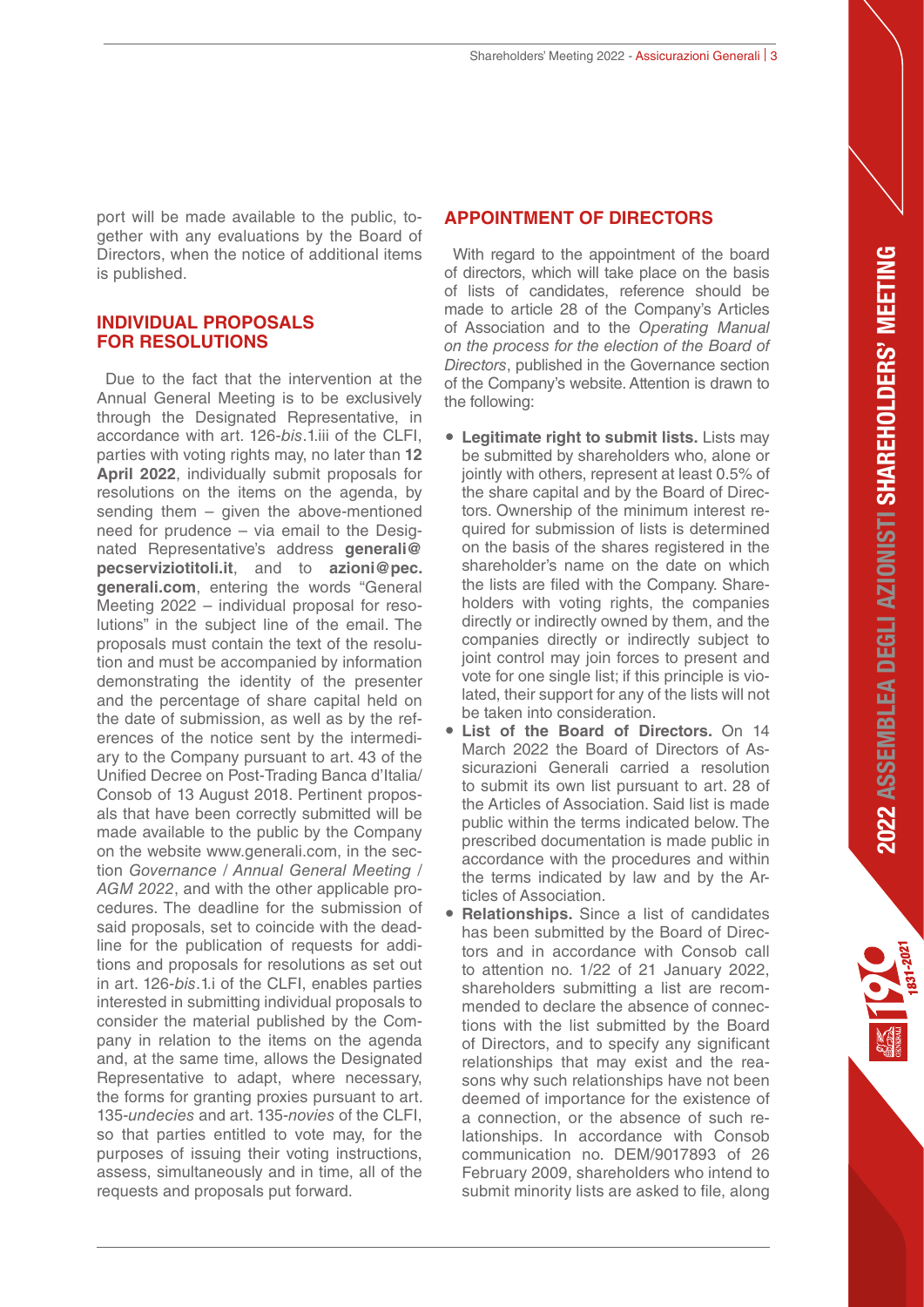4 | Assicurazioni Generali - Shareholders' Meeting 2022

with the list and the additional documents required under art. 28 of the Company's Articles of Association, a statement attesting to the absence of any direct or indirect connections of the type identified in art. 147 ter.3 of the CLFI and art. 144-*quinquies* of the Issuers Regulation, with the relative majority shareholder (Mediobanca S.p.A.). The declaration shall also specify any relationships that may exist, if significant, with the relative majority shareholder, if identifiable, and the reasons why these relationships have not been considered to determine the existence of such connections, or it shall declare the absence of any such relationships.

 **Procedures and deadlines for the submission and publication of lists.** Lists submitted by entitled shareholder(s), complete with information on the shareholders presenting them and identification of the total percentage of the share capital owned by them and all the documents required under article 28 of the Company's Articles of Association, shall be filed at the Company's registered office, for the attention of the Head of Corporate Affairs, or, alternatively, sent by email to the certified email address azioni@pec. generali.com, by the 25th calendar day prior to the date set for the General Meeting on first call, that is, by 2 April 2022.The lists shall be made available to the public by 6 April 2022, at the Company's registered office, at Borsa Italiana S.p.A. and on the company website, www.generali.com, in the section Governance / Annual General Meeting / AGM 2022. Certification of ownership of the minimum interest required to submit lists must appear in a specific document produced by the authorised intermediary and sent to the email address azioni@pec.generali.com and may also be produced after the date of filing, provided that this is before the deadline for the publication of the lists, that is, by 6 April 2022; otherwise, the list will be considered not to have been submitted. Any list submitted by the Board of Directors shall be published in the same manner as lists submitted by shareholders within the thirtieth day prior to the date of the General Meeting on first or only call and, therefore, by 28 March 2022. The Board of Directors approved its list on

14 March 2022 and will publish it within the statutory terms.

 **Possible scenarios depending on the outcome of voting at the meeting.** In compliance with Consob call to attention no. 1/22 of 21 January 2022, Assicurazioni Generali summarises in the Report of the Board of Directors on the relevant item on the agenda (item 7b) the possible scenarios determined by the application of the statutory rules on the appointment of the Board of Directors and the outcome of the voting at the meeting. The report is made available to the public as required by law on the company website, www.generali.com, in the section Governance / Annual General Meeting / AGM 2022.

# **DOCUMENTATION**

The full text of the draft resolutions and the Board of Directors' reports on the items on the agenda, the related annexes, the 2021 financial statements with all of its annexes and statements signed by the Director in charge of preparing the financial reports of the Company, the report on the new incentive plan for Generali Group management, the report on the new share ownership plan for the employees of the Generali Group, the annual Corporate Governance and Share Ownership Report and the Remuneration Report are filed, as required by law, at the registered office of the Company, and are available upon request to anyone, with the right to obtain copies. The availability of the aforementioned documents is also guaranteed, as required by law, on the Company website, www.generali.com, in the section Governance / Annual General Meeting / AGM 2022, together with the forms that shareholders may use to vote by proxy, as indicated below, and on the eMarket SDIR centralised regulated information storage mechanism managed by Spafid Connect S.p.A., at www.emarketstorage.com. Information on the share capital, with details on the number and categories of shares, is also available on the website of the Company.

#### **RIGHT TO SUBMIT QUESTIONS**

Those entitled to vote may submit questions about the items on the agenda before the Ge-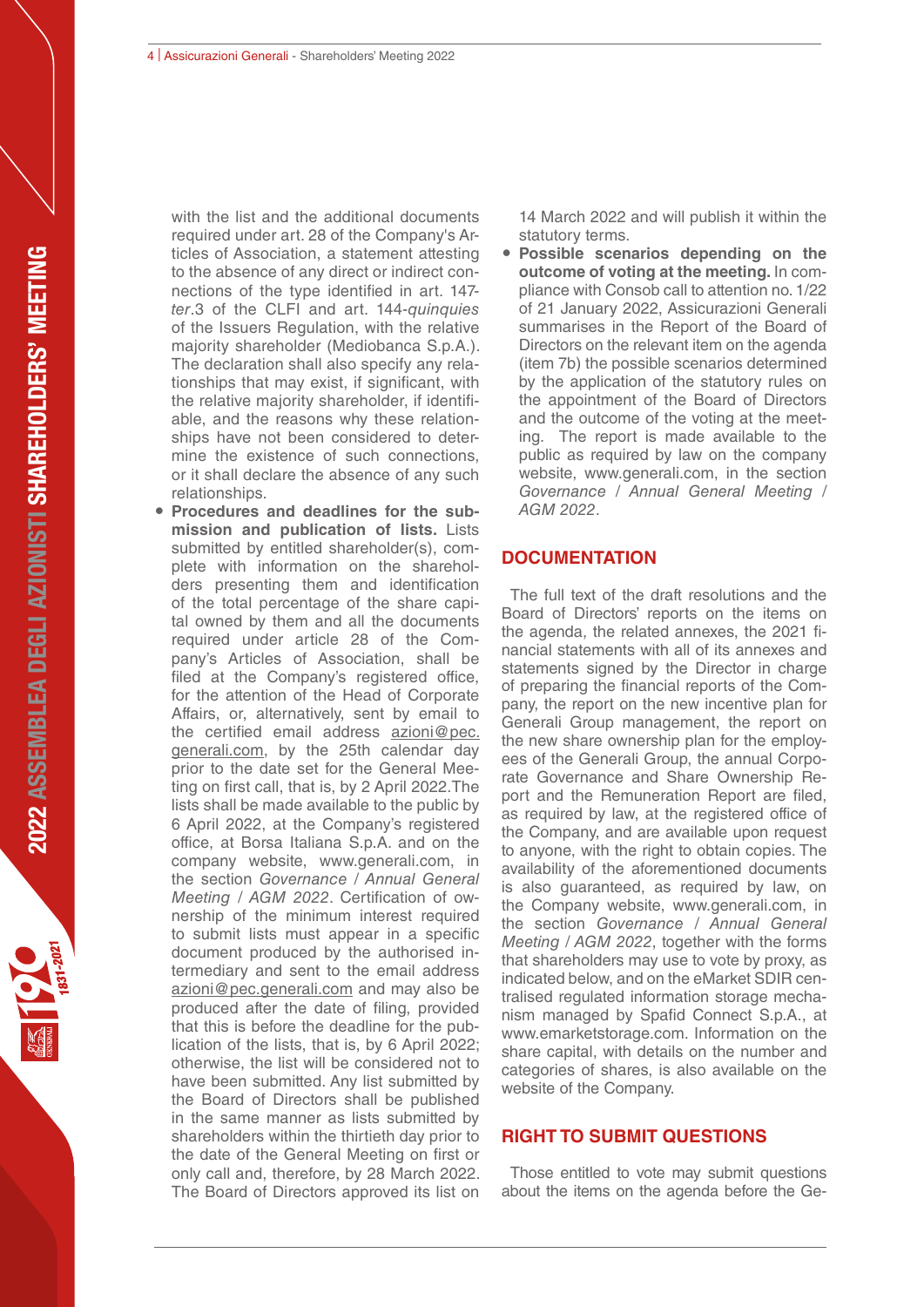neral Meeting, in accordance with art.127-ter.1 bis of the CLFI, no later than the record date **(14 April 2022), which corresponds to the seventh market trading day before the date of the first call**, by sending their questions to the registered office of the Company for the attention of the Head of Corporate Affairs or via the email address **azionisti@generali.com or the certified email address azioni@pec.generali.com** in accordance with the terms and conditions set out in the procedure published on the Company's website www.generali.com in the section Governance / Annual General Meeting / AGM 2022. Replies will be provided by the Company **by 25 April 2022 by means of publication in a specific section of the website**, in order to allow those entitled to cast their vote to take the feedback provided by the Company into consideration. Proof of the right to vote may be provided by means of the notice specified below even after the submission of requests, provided that this is no later than the third day following the registration date, i.e., by 17 April 2022. Given the public holidays in the period indicated by law, shareholders are advised to request a specific certification for exercise of this right from their intermediary, to reach the issuer within the terms indicated. The Company may provide a single response to questions with the same content.

No response is due, not even in the AGM, to questions put forward prior to the meeting, when the information requested is already available in the FAQ section of the Company's website or when the answer has been published in the legally required manner.

## **ENTITLEMENT TO ATTEND THE MEETING**

Entitlement to attend the Annual General Meeting and to exercise voting rights is demonstrated by a communication that must be issued to the Company by an authorised intermediary in accordance with the relevant accounting records for the person that holds voting rights. The communication is issued by the intermediary based on the evidence as at the record date (14 April 2022), corresponding to the seventh market trading day before the date of the meeting on first call.

Debit and credit entries made after that date will not be taken into account for the purpose of establishing the right to vote; therefore, those who became shareholders after that date will not be entitled to attend or vote. Owners of shares that have not yet been computerised may only attend the Annual General Meeting if their share certificates have first been filed with a party authorised to input them into the computerised system for subsequent communication by the authorised intermediary. Attendance by shareholders at the Annual General Meeting is governed by current law and regulations, and by the provisions of the Articles of Association and the Annual General Meeting Regulation, which are available at the registered office of the Company and on its website.

# **MEETING ATTENDANCE**

**In accordance with the Decree, in order to minimise the risks relating to the Covid-19 public health emergency, pursuant to art. 106 of the Decree, entitled parties will only be permitted to attend and vote at the Annual General Meeting through the designated representative pursuant to article 135-***undecies* **of the CLFI. Specifically, shareholders with voting rights must therefore grant the power of representation and voting instructions to Computershare S.p.A., via Nizza, 262/73, 10126 - Turin, the Representative designated for this purpose by the Company pursuant to art. 135-***undecies* **of the CLFI, in accordance with the provisions of the applicable legislation.**

**The members of the corporate bodies, the secretary, the representatives of the external auditors and the Designated Representative will be assured of the possibility to participate in the General Meeting remotely.**

The power of representation is granted by signing the relevant form, available on the Company's website in the section Governance / Annual General Meeting / AGM 2022. The proxy form must be received by Computershare S.p.A. by the end of the second market trading day before the actual date of the AGM (expected to be 29 April 2022), in accordance with the procedure specified in point 1 of the Instructions for form compilation and submission set out in the form itself. **In order to facilitate the sending of the proxy and voting instructions, it will be possible to fill out and send the form online with a guided procedure until 12.00 noon on 28 April 2022,**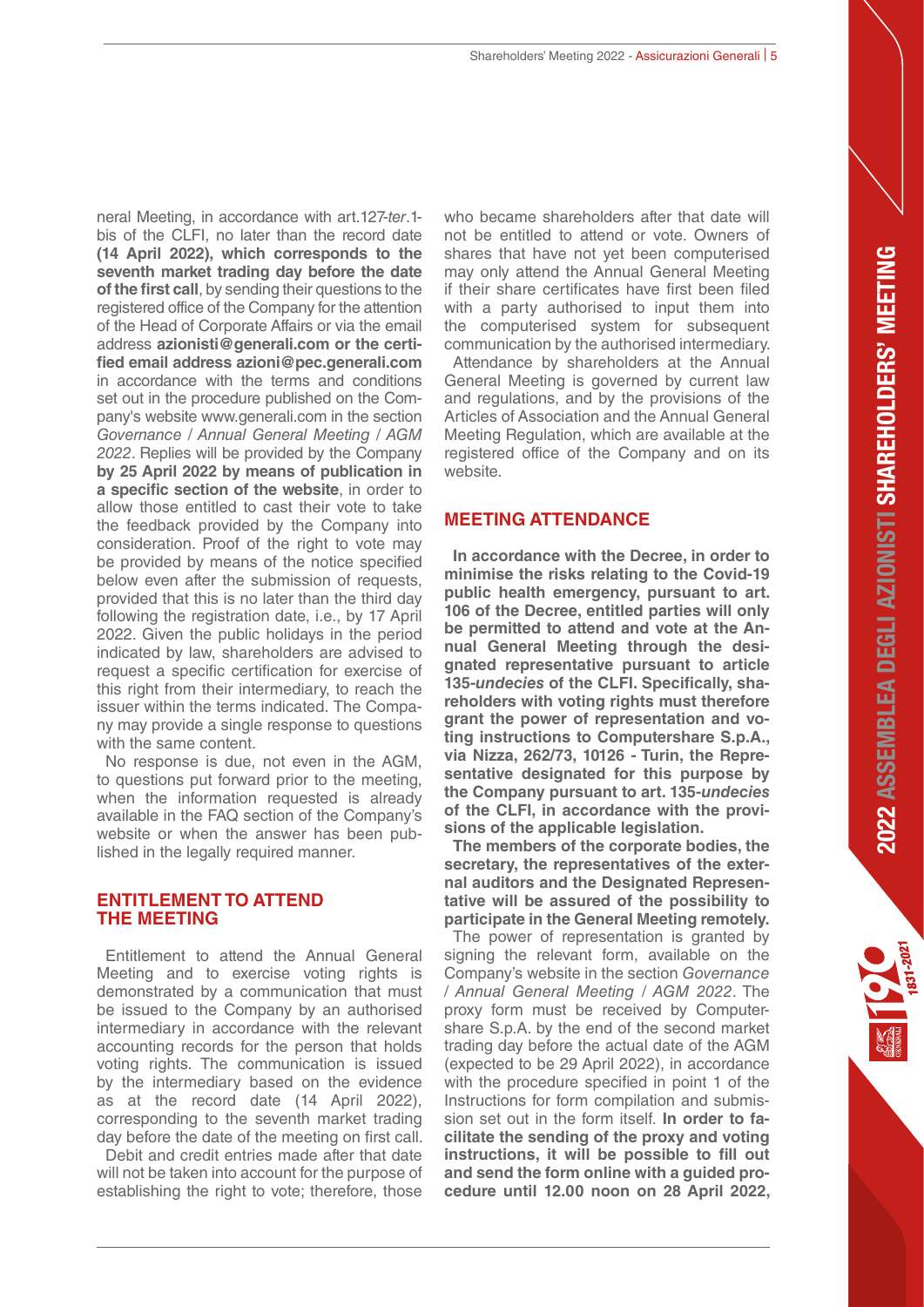# **from section of the Assicurazioni Generali website dedicated to the AGM.**

The proxy does not cover draft resolutions for which no voting instructions have been given. The proxy and voting instructions may be revoked within the same deadline and using the same procedures as those used to grant the proxy.

The statement issued to the Company by the intermediary, certifying the right to attend the meeting and exercise voting rights, is necessary: in the absence of this statement, the proxy shall be deemed null and void. The Designated Representative may, in lieu of the original, deliver or send a copy of the proxy form to the Company, attesting under their own responsibility that the copy is a true copy of the original and that the identity of the delegating party is correct. Pursuant to applicable legislation, the Designated Representative must retain the original proxy forms and details of any voting instructions received for one year from the end of the Annual General Meeting.

The proxy may also be granted with an electronic document signed electronically pursuant to article 21.2 of Legislative Decree no. 82 of 7 March 2005, and sent to the certified email address **generali@pecserviziotitoli.it**.

**Without prejudice to the need for a proxy to be granted to the Designated Representative, the Designated Representative may also be granted proxies or sub-proxies pursuant to article 135-***novies* **of the CLFI, also in derogation of the provisions of art. 135-***undecies***.4, of the CLFI. The proxy form available on the Company website may be used to grant such proxies.**

**Proxy forms, together with voting instructions, may only be sent to the Designated Representative.**

#### **ARRANGEMENTS**

The Company offers an ever broader and inclusive spectrum of stakeholders the opportunity to follow this key institutional communication event, through the following services:

- **Live streaming service.** It will be possible to follow the opening reports of the top management of the Company and, for shareholders entitled to attend the meeting, the full proceedings via a live video streaming service.
- **Shareholders' Meeting Extended Inclusion (SMEI) programme.** As part of the programme to limit physical, communication, and sensory barriers, it will be possible to use the live streaming service in Italian and also through a simultaneous translation in English, French, German, Spanish and Italian sign language, and also with Italian captions.

Instructions for access to the streaming service and the SMEI services are provided on the company website www.generali.com in the section Governance / Annual General Meeting / AGM 2022.

 **Useful contacts.** Further information or clarifications about shareholder attendance at the AGM may be obtained by sending an email to **azionisti@generali.com** and via telephone at +39.040.671621, +39.040.671696 or fax +39.041.3362876; other persons wishing to attend the meeting may use the following contacts: for financial experts and analysts: telephone +39.040.671402, fax +39.040.671338 and email **ir@ generali.com**; for journalists: telephone +39.02.43535014, fax +39.040.671127 and email **media@generali.com**.

#### **INFORMATION ON SHARE CAPITAL**

The subscribed and paid-in share capital is Euro 1,581,069,241.00 represented by 1,581,069,241 ordinary shares with no par value. Each share confers the right to one vote. On the date of publication of this notice, the Company and the companies it controls hold 6,559,872 Assicurazioni Generali S.p.A. Shares, representing 0.415% of the share capital.

**\* \* \* \***